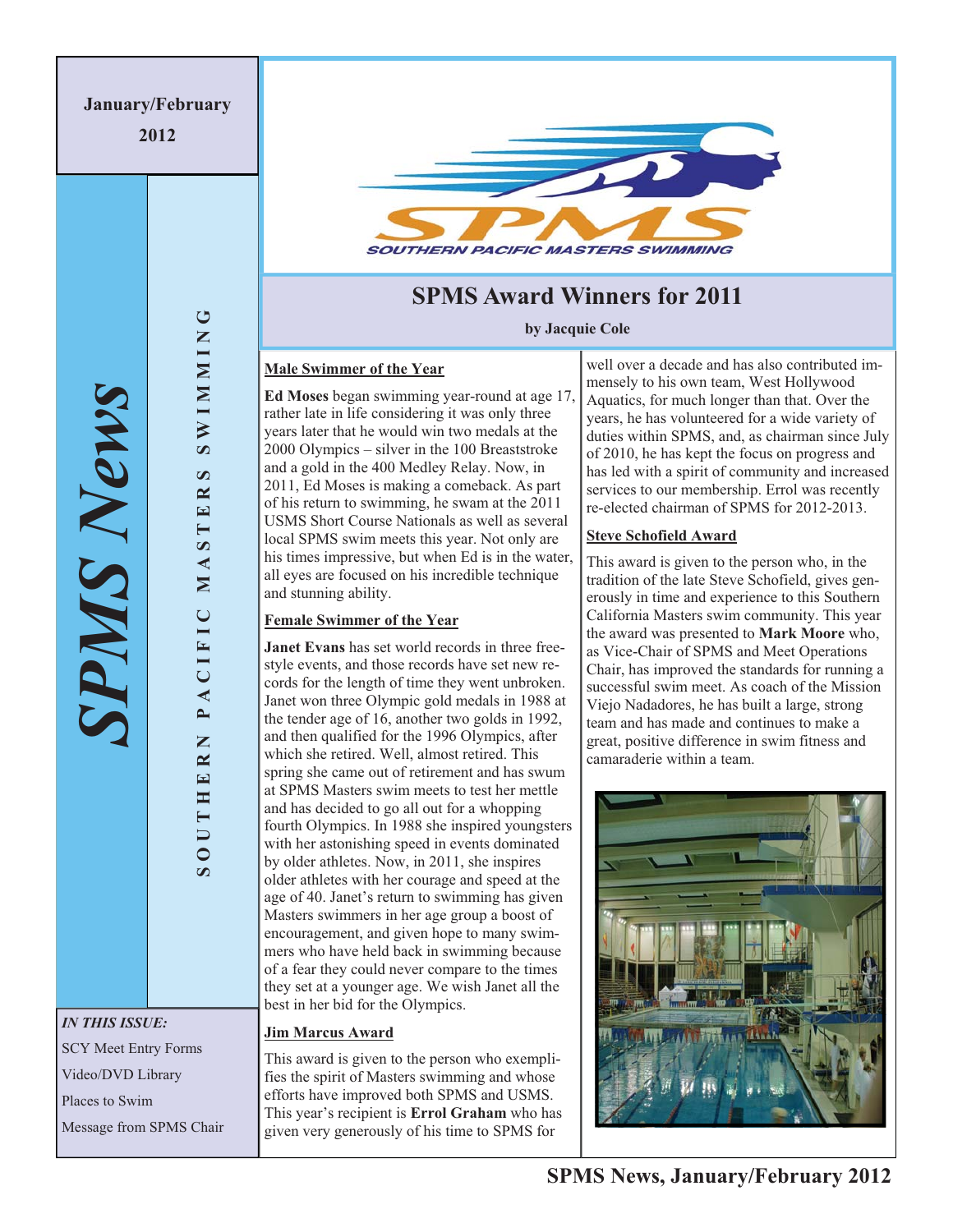

**SPMS News, January/February 2012**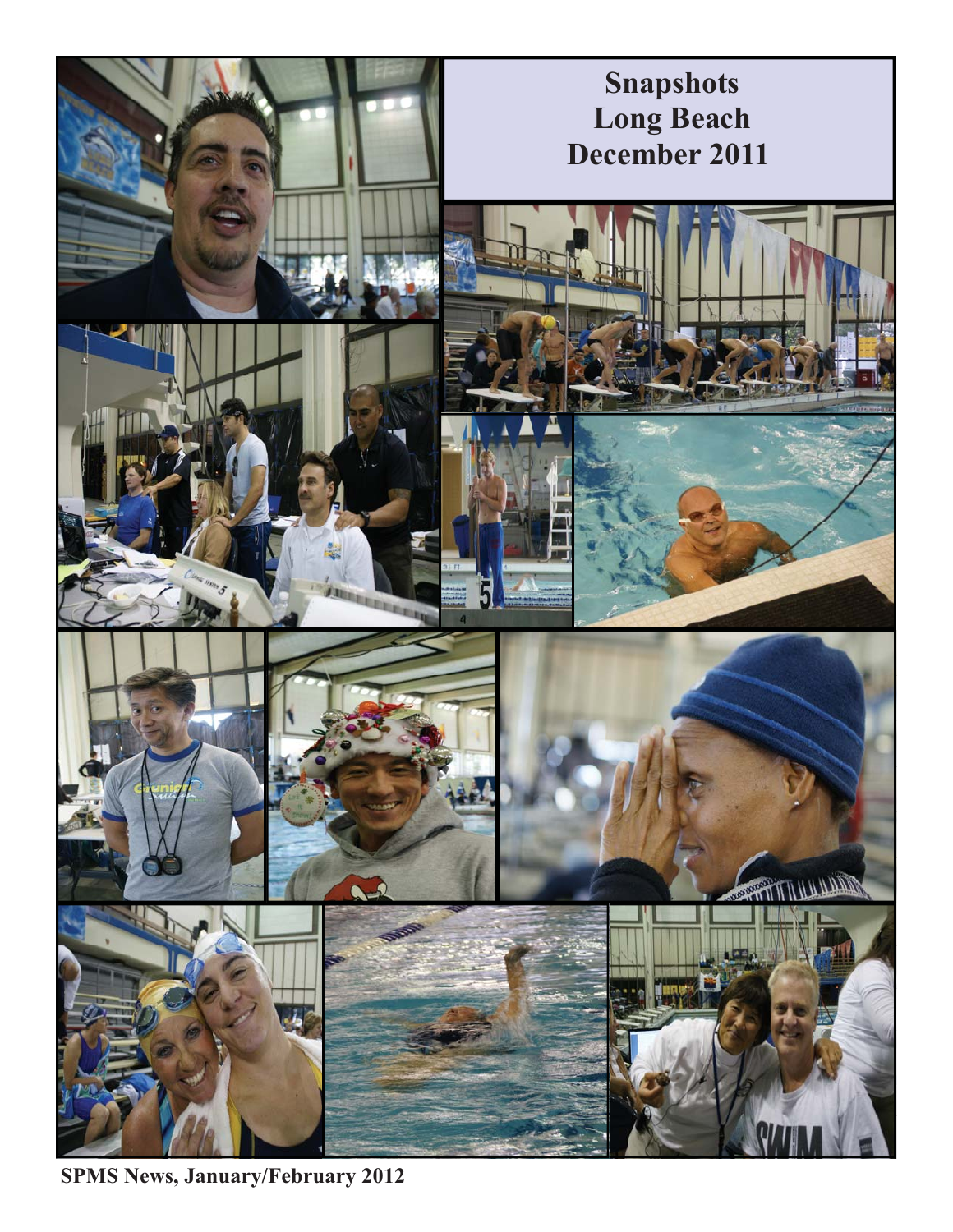# **Mission Viejo Masters SCY Swim Meet Sunday, January 15th, 2012**

#### **Sanction by Southern Pacific Masters Swimming for USMS, Inc. Sanction #332-001**

Facility: Mission Viejo Pool is an outdoor, 25-yd. by 50-m competition pool at the Marguerite Aquatic Center, 27474 Casa Del Sol, Mission Viejo.

**Directions:** From the north or south, take the I-5 Freeway to the Alicia Parkway exit in Mission Viejo. Go east (away from the ocean) to Trabuco Road. Turn right on Trabuco to Marguerite Parkway. The lower parking lot of the Marguerite Aquatics Center is closed for renovation.

**Parking::** There are three options available—Marguerite Parkway – street parking will be allowed along the east side of Marguerite Parkway: Casta Del Sol street parking will be allowed on the south side: Trabuco Road and Via Santa Clara – the public streets adjacent to the YMCA and the public parking lot on Via Santa Clara below Trabuco Road.

**Entries:** The pre-entry postmark deadline is Saturday, January 7th, 2012. Deck registration is permitted. Deck entries will close at 8:00 a.m. for the 500 yd. Freestyle and 400 yd. Individual Medley, and at 10:30 a.m. for all other events. Age on January 15th determines age group for the meet. You must be at least 18 to compete. Swimmers are limited to 4 individual events.

**Seeding:** All events will be deck seeded slowest to fastest, by entered time. Check in is not required in order to be deck seeded, except swimmers must check in to swim the 500 and 1000 yd. Freestyle and the 400 yd. Individual Medley.

**Relays:** All relays will be deck entered on SPMA relay forms available at the meet. Relay fees are \$2.00 per relay due upon entry. For each relay swimmer who is not entered in individual events, a fee of \$10.00 and a signed liability release must be submitted with the relay entry.

**Awards:** Individual: SPMA ribbons for places 1 to 3. Relay: SPMA ribbons for first place.

**Entry Fees:** \$25.00 per swimmer flat fee. Deck entries allowed for a total of \$35.00.

**Checks payable to:** Mission Viejo Nadadores (MVN). Mail consolidated entry card, a copy of your 2012 USMS card, and check to: Mission Viejo Nadadores Mark Moore, 25108-A Marguerite Parkway #391, Mission Viejo, CA 92692. **Questions:** Meet Director, Mark Moore (949) 489-1847; coachmark@mastersmvnswim.org.

**Snack Bar**: Hot and cold drinks, snacks, and food will be available for purchase.

#### **Sunday, January 15, 2012 Warm-up at 8:00 a.m. Meet starts at 8:30 a.m.**

1. 500 yd. Freestyle (check-in required)

2. 400 yd. Individual Medley (check-in required)

**Additional warm-up after 400 IM** 

#### **Event #3 will start no earlier than 11:00 a.m.**

- 3. 200 yd. Freestyle
- 4. 50 yd. Butterfly
- 5. 100 yd. Backstroke
- 6. **25 yd. Freestyle\***
- 7. 200 yd. Medley Relay (men, women, or mixed)
- 8. 200 yd. Individual Medley
- 9. 50 yd. Breaststroke
- 10. 100 yd. Freestyle

#### 11**. 25 yd. Breaststroke\***

- 12. 100 yd. Butterfly
- 13. 50 yd. Backstroke
- 14. 200 yd. Freestyle Relay (men, women, or mixed)

### 15**. 25 yd. Butterfly\***

- 16. 100 yd. Breaststroke
- 17. 50 yd. Freestyle
- 18. **25 yd. Backstroke\***
- 19. 100 yd. Individual Medley
- 20. 200 yd. Fun Fin Relay
- 21. 1000 yd. Freestyle (check-in required)

**\*25 yd. events are not recognized by USMS and will not be submitted for Top Ten consideration.** 

# **Rose Bowl Masters SCY Distance Meet Saturday, February 4th, 2012**

#### **Sanction by Southern Pacific Masters Swimming for USMS, Inc. Sanction # 332-002**

**Facility**: Rose Bowl Aquatics Center, 360 N Arroyo Blvd., Pasadena. There is an outdoor, 8-lane competition pool, with six additional lanes available for warm-up. **Directions:** *Going west on I-210,* exit Orange Grove as the freeway transitions to the 134. Go straight through the lights onto W. Holly Street. Turn left onto Arroyo Drive, then right onto Arroyo Blvd, and right into the first parking lot. *Going east on 134,* exit Orange Grove Blvd, and turn left onto Orange Grove. Turn left on West Holly Street. Turn left onto Arroyo Drive, then right onto Arroyo Blvd and right into the first parking lot. *Going south on I-210,* exit Mountain, turn right onto Mountain. Go straight until you see the Rose Bowl. At the parking lots turn left onto Arroyo Drive and left into parking lot I.

**Entries:** The pre-entry postmark deadline is Saturday, January 28th, 2012. Deck entries will close at 8:00 a.m. Age on February 4th determines age group for the meet. You must be at least 18 to compete.

**Seeding:** All events will be deck-seeded slowest to fastest, by entered time, ages and genders combined.

**Relays:** All relays will be exhibition and deck entered at no cost.

**Awards:** Individual: SPMA ribbons for places 1 to 3. Relay: SPMA ribbons for first place.

**Entry Fees:** \$20.00 per swimmer flat fee. Deck entries and online entries after January 28th are allowed for \$30.00 flat fee. For swimmers in relays only, the fee is \$5.00.

**Checks payable to**: Rose Bowl Aquatics

Mail consolidated entry card, a copy of your 2012 USMS card, and check to: Rose Bowl Aquatics Masters, c/o Chad Durieux, 360 N Arroyo Blvd., Pasadena, CA 91103.

Questions: Chad Durieux, cdurieux@rosebowlaquatics.org.

#### **Saturday, February 4, 2012**  Warm-up at 7:00 a.m. Meet starts at 8:30 a.m.

- 1. 500 yd. Freestyle
- 2. 400 yd. Individual Medley
- 3. 200 yd. Backstroke
- 4. 200 yd. Breaststroke
- 5. 1000 yd. Freestyle
- 6. 200 yd. Butterfly
- 7. 200 yd. Freestyle
- 8. 200 yd. Individual Medley
- 9. 400 yd. Freestyle Relay (Men, Women, Mixed)
- 10. 200 yd. T-shirt relay

*Most meets have online registration and prefer that swimmers enter online. Please go to http://www.spmasterswim.org for the list of our current meets and online registration.*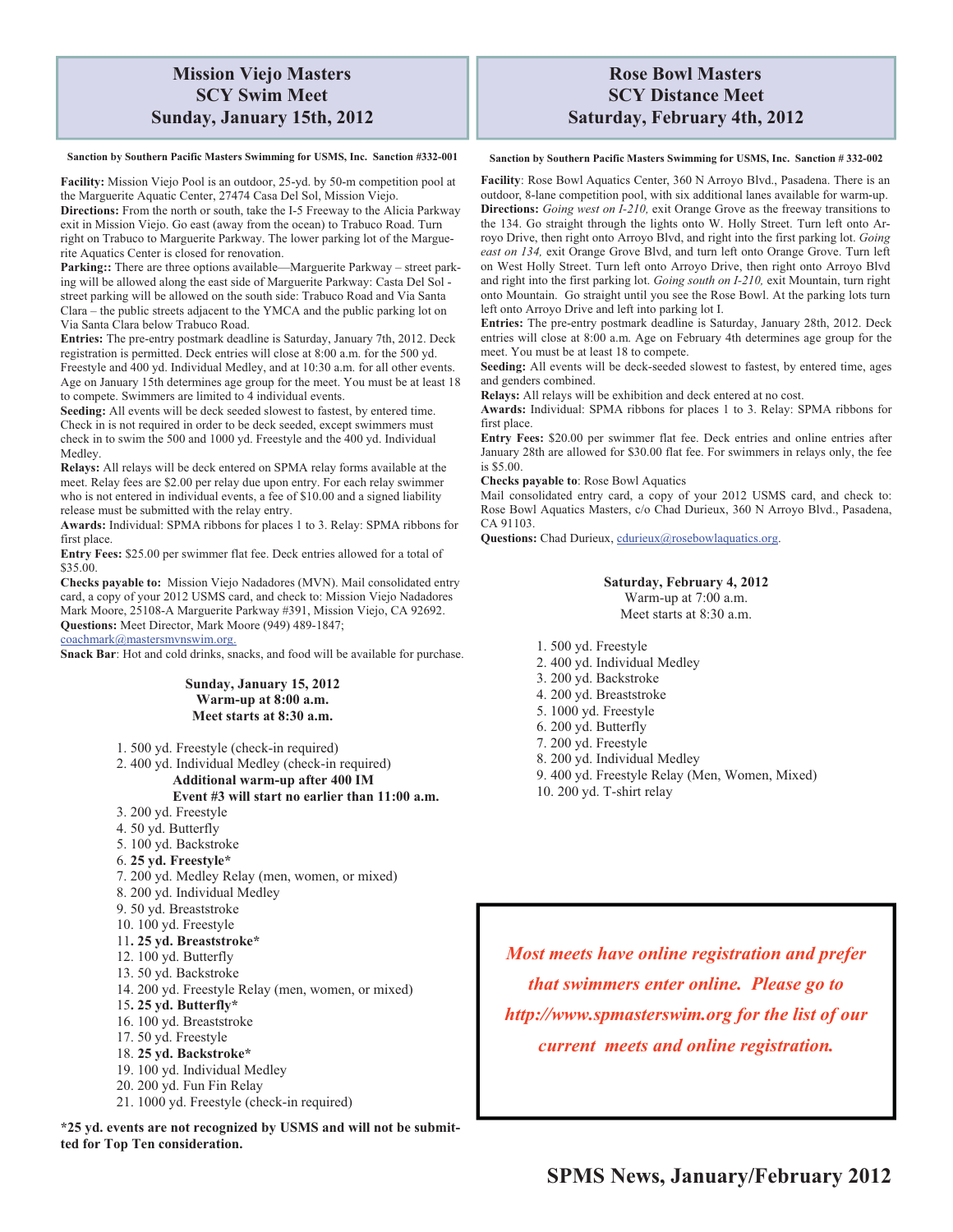# **Las Vegas Masters Vegas Free Play SCY Meet Saturday, February 18th, 2012**

**Sanction by Southern Pacific Masters Swimming for USMS, Inc. Sanction # 332-003** 

**Facility**: Desert Breeze Park, 8275 W. Spring Mountain Road, indoor 50-meter by 25-yard pool. Six lanes will be available for warm-up.

**Directions:** From the I-15 Fwy., take the Flamingo Road exit (#38). Take Flamingo Road west for 3.54 miles. Turn right onto South Rainbow Blvd. and go 0.78 miles. Turn left onto Spring Mountain Road and go 1.70 miles. The pool is on the left.

**Entries:** The pre-entry postmark deadline is Monday, February 13<sup>th</sup>, 2012. Deck entries will close at 12:30 p.m. for the first six events. Age on February  $18<sup>th</sup>$  determines age group for the meet. You must be at least 18 to compete.

**Seeding:** All events will be deck-seeded slowest to fastest, by entered time, ages and genders combined. Check-in is not required in order to be deck seeded, except swimmers must check in to swim the 500 yd. Freestyle and the 400 yd. Individual Medley.

**Relays:** All relays will be deck entered. Relay fees are \$2.00 per relay due upon entry. For each relay swimmer who is not entered in individual events, a fee of \$5.00 and a signed liability release must be submitted with the relay entry.

**Awards:** Individual: SPMA ribbons for places 1 to 3. Relay: SPMA ribbons for first place.

**Special Awards**: Events marked VFP (Vegas Free Play) will have special awards from local casinos for "free play" at the casino. Winners of age groups will be eligible for coupons redeemable at Las Vegas casinos. You must be at least 21 years of age in order to get a VFP coupon.

**Entry Fees:** \$25.00 per swimmer flat fee. For swimmers in relays only, the fee is \$5.00. NOTE: deck entrants and online entries after February 17th will pay an additional \$10.00 entry charge.

**Checks payable to**: "Las Vegas Masters Coach Victor Hecker" Mail consolidated entry card, a copy of your 2012 USMS card, and check to: Las Vegas SCY Meet, P. O. Box 204, Lake Forest, CA 92609-0204.

**Questions:** Victor Hecker, (702) 247-7788; Robert Mitchell, mitchellrobert@cox.net, (949) 689-7946.

## **Saturday, February 18, 2012 Warm-up at noon Events start at 1:00 p.m.**

- 1. 500 yd. Freestyle
- 2. 200 yd. Mixed Medley Relay
- 3. 100 yd. Individual Medley
- 4. 50 yd. Butterfly
- 5. 100 yd. Backstroke
- 6. 200 yd. Freestyle (VFP)
- 7. 50 yd. Breaststroke
- 8. 200 yd. Individual Medley
- 9. 100 yd. Butterfly
- 10. 50 yd. Freestyle
- 11. 50 yd. Backstroke
- 12. 400 yd. Individual Medley
- 13. 100 yd. Breaststroke
- 14. 100 yd. Freestyle (VFP)

**Sanctioned by Southern Pacific Masters Swimming for USMS, Inc. Sanction #332-004** 

**Facility:** The Caltech facility is an outdoor, 8-lane, 25-yard, alldeep pool with a separate 25-yard warm-up pool. Address: 1201 E. California Blvd, Pasadena.

**Directions:** Take Hill Ave south from the 210 Freeway. After 1.5 miles turn right on California Blvd. Go to the second stop light and turn left into the parking lot. Continue past the tennis courts to the gym. The pool is located west of the Brown Gym. Or take the 110 Freeway north until it ends. Go 1 mile and turn right on California Blvd. 2 miles to Caltech. Parking is free on the weekends.

**Entries:** The pre-entry postmark deadline is Saturday, February 25th, 2012. Deck registration is permitted. Deck entries close at 9:15 a.m. Age on March 4th determines age group for the meet. You must be at least 18 to compete.

**Seeding:** All events will be seeded slowest to fastest, by entered time, ages and sexes combined. Check-in is not required. Any swimmer who misses their heat will not be reseeded into a later heat and will be disqualified for that event.

**Awards:** Custom pentathlon awards will be given to the top three finishers in each age group. The swimmer with the lowest cumulative time for all five events shall be declared the winner. A swimmer must complete all five events to be considered for an award. If a swimmer is disqualified in one or more events, that swimmer is ineligible for a pentathlon award.

**Entry Fee:** \$25.00 flat fee per swimmer. Deck entry fee is \$35.00. Late mail-in entries and entries received without payment will be treated as deck entries and charged the deck entry fee.

**Checks Payable To:** "Caltech Masters". Mail signed consolidated entry card, a copy of your 2012 USMS card and check to: Caltech Pentathlon - Suzanne Dodd, 211 Eastern Ave, Pasadena, CA 91107.

**Questions:** Meet Director, Suzanne Dodd, (626)449-7536

#### **Sunday, March 4, 2012 Warm up at 9:00 a.m. Meet starts at 10:00 a.m.**

- 1. 50 yd Butterfly
- 2. 50 yd Backstroke
- 3. 50 yd Breaststroke
- 4. 50 yd Freestyle
- 5. 100 yd Individual Medley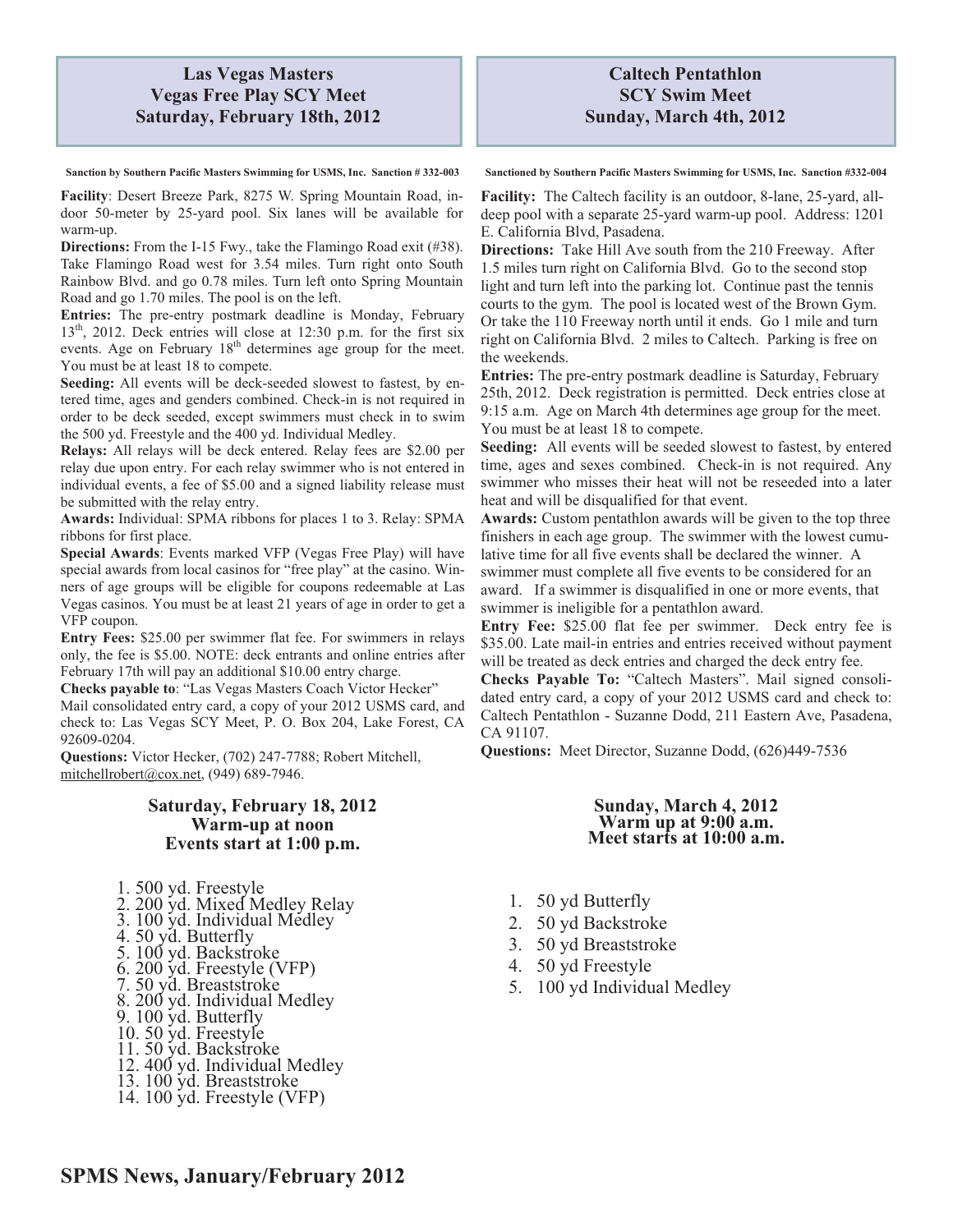SPMS has merged its video and DVD library with the much larger U.S. Masters Swimming Video Library

The U.S. Masters Swimming Video Library has various titles to choose from and is available for all registered members of U.S. Masters Swimming.

DVD rentals costs \$10.00 per video and swimmers can rent up to four videos or DVDs at a time.

If you have internet access, go to http://www.usms.org/coach/videos.php to see the latest selection of movies and follow the directions for emailing Kyle Deery.

If you do not have internet access, send a letter listing up to four videos or DVDs, make a check payable to U.S. Masters Swimming for \$10.00 per DVD, and send to the following address:

U.S. Masters Swimming

655 N. Tamiami Trail

Sarasota, FL 34236

#### **Below is a list of titles in the video/DVD library:**

| 1 Year Out Michael Phelps, Ryan Lochte, Ian Crocker, Katie Hoff,<br>Megan Jendrick (2008) | Go Swim Breaststroke with Brendan Hansen (2007)                                                                         |  |  |
|-------------------------------------------------------------------------------------------|-------------------------------------------------------------------------------------------------------------------------|--|--|
| Becoming a Champion Swimmer - Backstroke: Richard Quick (2006)                            | Go Swim Butterfly with Misty Hyman (2004)                                                                               |  |  |
|                                                                                           | Go Swim Fast Fly with Michael Phelps & Bob Bowman                                                                       |  |  |
| Becoming a Champion Swimmer - Breaststroke: Richard Quick (2006)                          | Go Swim Freestyle and Back Drills: Glenn Mills and Barbara Hummel (2003)                                                |  |  |
| Becoming a Champion Swimmer - Butterfly: Richard Quick (2006)                             | Go Swim Freestyle with Jason Lezak (2009)                                                                               |  |  |
| Becoming a Champion Swimmer - Freestyle: Richard Quick (2006)                             | Go Swim Freestyle with Karlyn Pipes-Neilsen (2006)                                                                      |  |  |
| Becoming a Champion Swimmer - Starts and Turns: Richard Quick<br>(2006)                   | Go Swim Sprint Freestyle with Roland Schoman (2007)                                                                     |  |  |
| Championship Winning Backstroke: Richard Quick (2003)                                     | Go Swim Teaching Progressions: Steve Haufler (2008)                                                                     |  |  |
| Championship Winning Breaststroke: Richard Quick (2003)                                   | Go Swim Teaching Turns: Steve Haufler (2009)                                                                            |  |  |
| Championship Winning Butterfly: Richard Quick (2003)                                      | Go Swim Triathlon Skills: Sara McLarty (2009)                                                                           |  |  |
| Championship Winning Freestyle: Richard Quick (2003)                                      | Lane Line to Shore Lines: Gary Emich and Phil DiGirolamo (2007)                                                         |  |  |
| Championship Winning Starts: Richard Quick (2003)                                         | Open Water Swimming: Skills, Techniques and Racing Tips: Michael Collins<br>and Gerry Rodrigues (2003)                  |  |  |
| Championship Winning Walls: Turns for all Strokes Richard Quick<br>(2003)                 | Out of the Pool: Michael Phelps, Ryan Lochte, Ian Crocker, Katie Hoff, Megan<br>Jendrick, Whitney Meyers (2008)         |  |  |
| Championship Winning Walls: Underwater Swimming Richard Quick<br>(2003)                   | Personal Best: Michael Phelps and Bob Bowman (2006)                                                                     |  |  |
| Core and Shoulder Stabilization: Matt Wren M.S., P.T. (2001)                              | Posture, Line, and Balance - The Foundation of Championship Winning Swim-<br>ming: Richard Quick and Milt Nelms (2003)  |  |  |
| Core Body Strength - Mobility and Flexibility: Scott Volkers (1998)                       | Sports Mental Training: Shane Murphy, Ph.D. and Sean McCann, PhD.                                                       |  |  |
| DryLand Training for Swimmers: Tim Vagan (2007)                                           | Swim Fast Breaststroke: Ed Moses and Peter Morgan                                                                       |  |  |
| Eddie Reese on Backstroke: Eddie Reese (2005)                                             | Swimmer's Shoulder: Prehab and rehab June Quick (2005)                                                                  |  |  |
| Eddie Reese on Breaststroke: Eddie Reese (2005)                                           | Swimming Faster Butterfly with David Marsh and Dave Durden (2004)                                                       |  |  |
| Eddie Reese on Butterfly: Eddie Reese (2005)                                              |                                                                                                                         |  |  |
| Fast Lane Freestyle: Frank Busch (2006)                                                   | Swimming Faster Freestyle with David Marsh (2004)                                                                       |  |  |
| Getting Better with David Marsh: Tips, Drills and Skills for Faster Free-                 | Swimming Faster with David Marsh and Kim Brackin (2004)<br>Swimming Faster: Breaststroke Drills with David Marsh (2004) |  |  |
| style (2007)                                                                              |                                                                                                                         |  |  |
| Go Swim All Strokes: Kaitlin Sandeno and Erik Vendt (2005)                                | Swimming in Australia - Butterfly: Ken Wood and Jessicah Schipper (2004)                                                |  |  |
| Go Swim Backstroke with Aaron Piersol (2007)                                              | Swimming in Australia - Sprint Freestyle: Libby Lenton and Melanie Schlanger                                            |  |  |
| Go Swim Backstroke with Margaret Holtzer (2009)                                           | Swimalates - Pilates for Swimmers: June Quick (2005)                                                                    |  |  |
| Go Swim Backstroke with Jeff Rouse (2004)                                                 | The Swim - Technique and Training for Triathletes: Trip Hedrick and Clark<br>Campbell (2005)                            |  |  |
| Go Swim Breaststroke: Dave Denniston and Glenn Mills (2003)                               | Triathlon Swim Training: Chuck Burr (2009)                                                                              |  |  |
| Go Swim Breaststroke Drills: Dave Denniston and Staciana Stitts<br>(2005)                 | www.goswim.tv-Drill of the Week Volume #1                                                                               |  |  |
| Go Swim Breaststroke Turns and Pullouts: Dave Denniston and Glenn<br>Mills (2003)         | www.goswim.tv-Drill of the Week Volume #2                                                                               |  |  |
| Go Swim Breaststroke with Amanda Beard (2005)                                             | www.goswim.tv-Drill of the Week Volume #3                                                                               |  |  |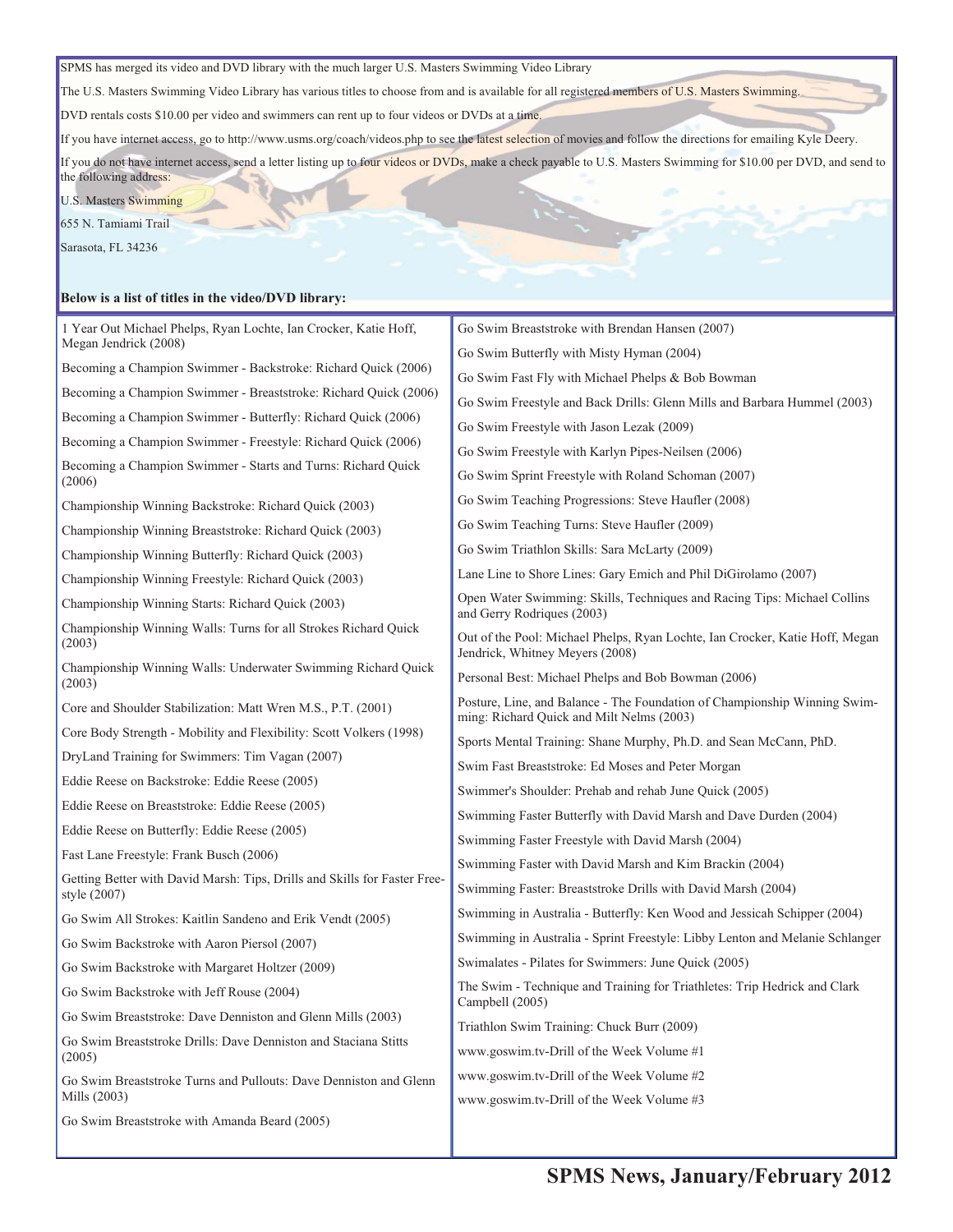#### **SWIM FOR LIFE**

|                                                                                            | <b>SWIM FOR LIFE</b>                                                                                                                                                                  |
|--------------------------------------------------------------------------------------------|---------------------------------------------------------------------------------------------------------------------------------------------------------------------------------------|
| <b>SAN LUIS OBISPO, SANTA BARBARA (North) and KERN</b>                                     |                                                                                                                                                                                       |
| ATASCADERO: Team KMAN                                                                      | Jennifer Glenesk (805) 610-7573jglenesk@charter.net, www.teamkman.org                                                                                                                 |
| ATASCADERO: No. SLO Masters<br><b>BAKERSFIELD: Gold Wave Masters</b>                       | Kass Flaig (805) 704-9797, kassflaig@hotmail.com, www.c2multisport.com<br>Chris Hansen (661) 654-2327; chansen6@csub.edu                                                              |
| <b>BAKERSFIELD Swim Club</b>                                                               | Keith Moore, bsc@bakersfieldswimclub.org, www.bakersfieldswimclub.org                                                                                                                 |
| <b>BAKERSFIELD Aquatics Club</b>                                                           | Charles Pike (661) 395-4663, bakersfieldaquatics@yahoo.com, www.bakersfieldaquatics.org                                                                                               |
| LOMPOC: Lompoc's Other Swim Team                                                           | Frank Piemme (805) 735-7574, conniefrank@verizon.net                                                                                                                                  |
| PASO ROBLES: North County Aquatics<br><b>SAN LUIS OBISPO Masters</b>                       | Nancy Sznejkowski (805) 238-5591, betco@yahoo.com, www.northcountyaquatics.org<br>Philip Yoshida (805) 543-9515, office@sloswimclub.org, www.sloswimclub.org                          |
| SAN LUIS OBISPO: Kennedy Club Masters                                                      | Linda Stimson (805) 781-3488 x 17, sloaquatics@kennedyclubs.com, www.kennedyclubs.com                                                                                                 |
| SANTA MARIA: Santa Maria Swim Club                                                         | Mike Ashmore (805) 928-9655, santamariaswim@verizon.com, www.santamariaswim.net                                                                                                       |
| <b>SANTA BARBARA (South) and VENTURA</b>                                                   |                                                                                                                                                                                       |
| CAMARILLO: Camarillo YMCA<br>CARPINTERIA: Channel Island                                   | Martin Armstrong (805) 794-5525, kelpbedd@yahoo.com, www.ciymca.org<br>Vic Anderson (805) 403-5425, delphis13@msn.com, channelislandmasters.blogspot.com                              |
| OJAI: Ojai Masters                                                                         | Rick Goeden (805) 646-6884, theswimguy@sbcglobal.net                                                                                                                                  |
| SANTA BARBARA Aquatics Club                                                                | Gregg Wilson (805)252-6469, sbacmasters@gmail.com, www.sbaquatics.com                                                                                                                 |
| SANTA BARBARA: UCSB Masters                                                                | Naya Higashijima (805) 893-2505, ucsbmasters@gmail.com                                                                                                                                |
| <b>SANTA BARBARA Masters</b>                                                               | SB Swim Office (805) 966-9757, swimoffice@sbswim.org                                                                                                                                  |
| SANTA BARBARA: Oceanducks<br>THOUSAND OAKS: Conejo Simi Aquatics                           | Emilio Casanueva (805) 637-8331, emilio@zapallar.net<br>Jon Irwin (310) 658-7276, jirwin@earthlink.com, www.csaswim.com                                                               |
| THOUSAND OAKS: Conejo Valley Multisport Masters                                            | Nancy Kirkpatrick-Reno (818) 469-9972, nancy@conejovalleymultisportmasters.com                                                                                                        |
| THOUSAND OAKS: Daland Masters                                                              | Kevin Lane (818) 917-6930, klane1956ct@sbcglobal.net, www.dalandswim.com                                                                                                              |
| THOUSAND OAKS: South Coast Aquatics                                                        | Matt Warshaw (805) 660-2082, matt@southcoastaquatics.com, www.southcoastaquatics.com                                                                                                  |
| <b>VENTURA COUNTY Masters</b>                                                              | Jason York (408) 821-5600, jason.e.york@gmail.com, www.buenaventuraswimclub.org                                                                                                       |
| <b>VENTURA: Rio Mesa Masters</b><br><b>LOS ANGELES (North)</b>                             | Toby Petty (805) 642-6674, tonthego00@sbcglobal.net, www.riomesaswimclub.com                                                                                                          |
| CLAREMONT: The Claremont Club                                                              | John Ries (909) 625-6791, tccswim@hotmail.com                                                                                                                                         |
| COVINA: Covina Aq. Assn: Masters Swimming                                                  | Christine Maki (626) 641-5680, covinamastersswimteam@yahoo.com                                                                                                                        |
| L.A. Van Nuys: SCAQ                                                                        | SCAQ Office (310) 390-5700, www.swim.net/scaq                                                                                                                                         |
| LANCASTER: Oasis Masters                                                                   | Tom Otto (661) 948-0057, ottolfixit@hotmail.com<br>Jeff Conwell (661) 993-2868, jeffc@canyons.org, www.canyons.org                                                                    |
| PALMDALE: Canyons Aquatic Masters<br>PASADENA: Caltech Masters                             | Suzanne Dodd (626) 449-7536, srdodd@jpl.nasa.gov                                                                                                                                      |
| PASADENA: Rose Bowl Masters                                                                | Chad Durieux (626) 564-0330, cdurieux@rosebowlaquatics.org, www.rosebowlaquatics.org                                                                                                  |
| <b>PORTER RANCH: Porter Valley Masters</b>                                                 | Matt Olaya (661) 305-9720, alphamaleswim@gmail.com, www.pvmasters.com                                                                                                                 |
| <b>SANTA CLARITA Masters</b>                                                               | Lance O'Keefe, lokeefe@santa-clarita.com, pool: (661) 250-3767                                                                                                                        |
| WALNUT: Faster Masters Swim Team<br><b>LOS ANGELES (Westside)</b>                          | Louis Boehle (909) 657-7758, louisboehle@mac.com                                                                                                                                      |
| CALABASAS: City of Calabasas Masters                                                       | Raine Kishimoto (818) 222-2782 x 110, lkishimoto@cityofcalabasas.com                                                                                                                  |
| EL SEGUNDO MASTERS                                                                         | City of El Segundo (310) 524-2700 x2738                                                                                                                                               |
| HOLLYWOOD: Hollywood Wilshire YMCA                                                         | Ricardo Espinoza (213) 639-7547, ricardoespinoza@ymcala.org                                                                                                                           |
| L.A. Pac Palisades, Santa Monica, Culver, Westwood, LMU<br>L.A. WEST: UCLA Bruin Masters   | SCAQ Office (310) 390-5700, www.swim.net/scaq<br>Erica Stebbins (310) 206-1787, estebbins@recreation.ucla.edu                                                                         |
| <b>MALIBU Community Pool Swims Masters</b>                                                 | Molly Larson (310) 456-2489 x272, mlarson@ci.malibu.ca.us, www.ci.malibu.ca.us                                                                                                        |
| WEST HOLLYWOOD Aquatics                                                                    | Michael Jorgensen (310) 288-6555 (team hotline), info@wh2o.org, www.wh2o.org                                                                                                          |
| WOODLAND HILLS: Southwest Aquatics Masters                                                 | Fred Shaw (818) 347-1637, swamfred@aol.com, www.swam.us                                                                                                                               |
| <b>LOS ANGELES (Central and South)</b>                                                     |                                                                                                                                                                                       |
| CATALINA Channel Swimming Federation<br>L.A.: Swimming Los Angeles                         | Carol Sing (619) 588-2677, swim@swimcatalina.org, www.swimcatalina.org<br>Matt Harrigan, matt@swimmingla.com or Andy Copley, andy@swimmingla.com                                      |
| L.A. Echo Park and USC: SCAQ                                                               | SCAQ Office (310) 390-5700, www.swim.net/scaq                                                                                                                                         |
| L.A. MID-WILSHIRE: Meridian Swim Club                                                      | Vanessa Mesia (310) 729-2971, vanessamesia@sbcglobal.net, www.meridiansportsclub.com                                                                                                  |
| L.A.: Los Angeles Athletic Club Masters                                                    | Vanessa Mesia (310) 729-2971, vanessamesia@sbcglobal.net, www.laac.com                                                                                                                |
| SOUTH GATE Masters Swim Team                                                               | Patricia Mitchell (323) 563-5446, pmitchell@sogate.org                                                                                                                                |
| <b>LOS ANGELES (South Bay and East County)</b><br>CARSON/LOS ALAMITOS: Long Beach Grunions | Yuji Utsumi, (562) 252-0220, info@lbgrunions.com, www.lbgrunions.com                                                                                                                  |
| HAWTHORNE: South Bay Swim Team                                                             | Kathy Davids Gore (310) 643-6523, kdavids@socal.rr.com, www.southbayswimteam.org                                                                                                      |
| LA MIRADA: La Mirada Armada                                                                | Beverly Garman (949) 552-1710, ihaccoach@aol.com, www.swimarmada.com                                                                                                                  |
| LONG BEACH: Alpert JCC                                                                     | Sascha Bryon-Zwick (562) 426-7601 x1035, sbryanzwick@alpertjcc.org, www.alpertjcc.org                                                                                                 |
| LONG BEACH: Long Beach Masters Swim<br>LONG BEACH: Shore Aquatic Masters                   | Cindy Summers (562) 416-6755, summerscm@hotmail.com<br>Robert Lynn (562) 644-3883, europeanhouse@aol.com, www.shoreaquatics.com                                                       |
| LONG BEACH: Viking Aquatics/Masters                                                        | Chris Oeding $(714)$ 478-3030, chris@vikingaquatics                                                                                                                                   |
| <b>LOS ALAMITOS Masters</b>                                                                | Corey Lakin (562) 430-1073 x511, clakin@ci.los-alamitos.ca.us, www.ci.los-alamitos.ca.us                                                                                              |
| MANHATTAN BEACH: Magnum Masters                                                            | Chuck Milam (310) 546-3601, cdmilam@hotmail.com, www.manhattance.com                                                                                                                  |
| RANCHO PALOS VERDES: Zenith Aquatics<br>TORRANCE : LA Peninsula Swimmers                   | Shari Twidwell (310) 947-1323, shari@zapswimming.com, www.zapswimming.com<br>Debi Blair (310) 813-9656, info@lapsmasters.org, www.lapsmasters.org                                     |
| <b>INLAND EMPIRE</b>                                                                       |                                                                                                                                                                                       |
| <b>BEAUMONT Masters</b>                                                                    | Christy Arwood (951) 769-2087, christy@nds-ca.net                                                                                                                                     |
| CORONA: Circle City Aquatics                                                               | Scott Gainey (949) 315-1013, coachgainey@gmail.com, www.ccaqswim.org                                                                                                                  |
| CORONA: Corona Aquatic Team Masters                                                        | John Salvino (866) SWM-CRNA, coachsalvino@hotmail.com                                                                                                                                 |
| RIVERSIDE: Riverside Aquatics Assn.<br>TEMECULA: City of Temecula Masters                  | Carrie Ridgway (951) 205-2268, info@raa-swim.org, www.raa-swim.org<br>Gwen WIllcox (951) 694-6410, gwen.willcox@cityoftemecula.org                                                    |
| TEMECULA Swim Club                                                                         | Bryan Davis (951) 285-2718, headcoach@temeculaswimclub.com, www.temeculaswimclub.co                                                                                                   |
| YUCAIPA: Masters of Yucaipa                                                                | Jason Bradbury (951) 845-7458, ystcoach.jason@verizon.net, www.yucaipaswim.org                                                                                                        |
| <b>ORANGE COUNTY</b>                                                                       |                                                                                                                                                                                       |
| ALISO VIEJO: Renaissance Club Sport<br>COSTA MESA: Orange Coast Masters Swimming           | Alex Isaly (949) 643-6700, alex.isaly@clubsports.com, www.renaissanceclubsport.com/aliso-v<br>Anthony Iacopetti (714) 369-9555, aiacopetti@occ.cccd.edu, www.coastmastersswimming.con |
| COTO DE CAZA: Coyotes                                                                      | Todd Conrad (949) 858-4100 x257, cotocoyotes@gmail.com                                                                                                                                |
| FULLERTON: FAST Masters Team                                                               | Bill Jewell (949) 466-6523, swimbill@sbcglobal.net, www.fastswim.org                                                                                                                  |
| HUNTINGTON BEACH: Golden West Swim Club                                                    | Cindy Lim (714) 397-0132, cindyhlim@msn.com, www.goldenwestswimclub.com                                                                                                               |
| <b>IRVINE</b> Novaquatics                                                                  | Mike Collins (949) 338-6682, info@novamasters.com, www.novamasters.com                                                                                                                |
| <b>IRVINE: UCI Masters</b><br><b>MISSION VIEJO Masters</b>                                 | Charlie Schober (949) 824-7946, ctschobe@uci.edu, www.masterswim.uci.edu<br>Mark Moore (949) 233-6521, swimoffice@mvnswim.org, www.mastersmvnswim.org                                 |
| NEWPORT BEACH: Pacific Coast Aquatics                                                      | Mark Desmond (949) 306-3599, markdesmond@highhopes.ws, www.pacificcoastaquatics.org                                                                                                   |
| NEWPORT BEACH Lifeguard Association                                                        | Jim Turner (949) 644-3046, jturner@nbfd.net, www.newportlifeguard.org                                                                                                                 |
| TUSTIN: SOCAL Aquatics                                                                     | Steve Pickell (714) 356-7390, coachsteve@socalaquatics.com, www.socalaquatics.com                                                                                                     |
| YORBA LINDA: East Lake Eagle Rays<br><b>LAS VEGAS</b>                                      | Mike Pawloski (714) 372-6273, bonuspak@earthlink.net                                                                                                                                  |
| HENDERSON Southern Nevada Masters                                                          | Frank Lowery (702) 400-2790, flowery719@cox.net, www.lowerysmultisport.com                                                                                                            |
| LAS VEGAS: Las Vegas Masters                                                               | Victor Hecker (702) 247-7788, heckerrealestate@hotmail.com                                                                                                                            |
| LAS VEGAS: Swim Las Vegas                                                                  | Kara Robertson (702) 498-2316 swimbswegas@gmail.com www.swimby.com                                                                                                                    |

Office  $(310)$  390-5700, www.swim.net/scaq sa Mesia (310) 729-2971, vanessamesia@sbcglobal.net, www.meridiansportsclub.com sa Mesia (310) 729-2971, vanessamesia@sbcglobal.net, www.laac.com a Mitchell (323) 563-5446, pmitchell@sogate.org (tsumi, (562) 252-0220, info@lbgrunions.com, www.lbgrunions.com Davids Gore (310) 643-6523, kdavids@socal.rr.com, www.southbayswimteam.org v Garman (949) 552-1710, ihaccoach@aol.com, www.swimarmada.com Bryon-Zwick (562) 426-7601 x1035, sbryanzwick@alpertjcc.org, www.alpertjcc.org Summers (562) 416-6755, summers cm@hotmail.com Lynn (562) 644-3883, europeanhouse@aol.com, www.shoreaquatics.com Deding  $(714)$  478-3030, chris $@v$ ikingaquatics Lakin (562) 430-1073 x511, clakin @ci.los-alamitos.ca.us, www.ci.los-alamitos.ca.us Milam (310) 546-3601, cdmilam@hotmail.com, www.manhattancc.com widwell (310) 947-1323, shari@zapswimming.com, www.zapswimming.com  $Bla$ ir (310) 813-9656, info@lapsmasters.org, www.lapsmasters.org / Arwood (951) 769-2087, christy@nds-ca.net Gainey (949) 315-1013, coachgainey@gmail.com, www.ccaqswim.org alvino (866) SWM-CRNA, coachsalvino@hotmail.com Ridgway (951) 205-2268, info@raa-swim.org, www.raa-swim.org WIllcox (951) 694-6410, gwen.willcox@cityoftemecula.org Davis (951) 285-2718, headcoach@temeculaswimclub.com, www.temeculaswimclub.com Bradbury (951) 845-7458, ystcoach.jason@verizon.net, www.yucaipaswim.org saly (949) 643-6700, alex.isaly@clubsports.com, www.renaissanceclubsport.com/aliso-viejo ny Iacopetti (714) 369-9555, aiacopetti@occ.cccd.edu, www.coastmastersswimming.com Conrad (949) 858-4100 x257, cotocoyotes@gmail.com Collins (949) 338-6682, info@novamasters.com, www.novamasters.com e Schober (949) 824-7946, ctschobe@uci.edu, www.masterswim.uci.edu Moore (949) 233-6521, swimoffice@mvnswim.org, www.mastersmvnswim.org Desmond (949) 306-3599, markdesmond@highhopes.ws, www.pacificcoastaquatics.org newror (949) 644-3046, jturner@nbfd.net, www.newportlifeguard.org Pickell (714) 356-7390, coachsteve@socalaquatics.com, www.socalaquatics.com Pawloski (714) 372-6273, bonuspak@earthlink.net Lowery (702) 400-2790, flowery719@cox.net, www.lowerysmultisport.com Hecker (702) 247-7788, heckerrealestate@hotmail.com LAS VEGAS: Swim Las Vegas <br>
LAS VEGAS: Viva Las Vegas Masters **Kara Robertson (702) 498-2316**, swimlasvegas@gmail.com, www.swimlv.com<br>
Melissa Gutierrez (702) 480-4321, mjvgutierrez@cox.net Melissa Gutierrez (702) 480-4321, mjvgutierrez@cox.net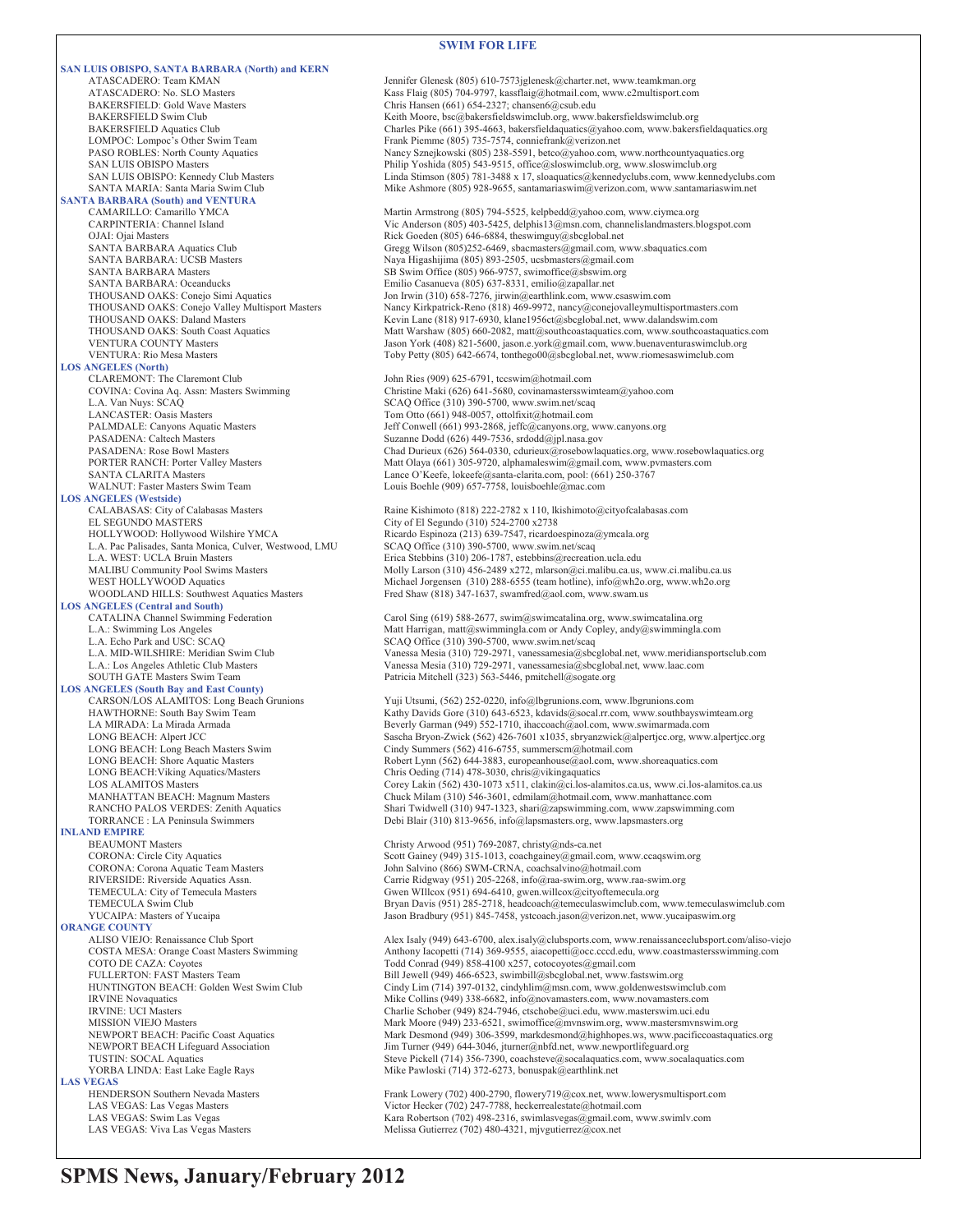

# **2012 Membership Application**

*All memberships expire on December 31, 2012* 

Renewal – my last USMS number was New registration



**http://www.usms.org/reg/**

# **Register with the same name you will use for competition. Please print clearly.**

| Last Name                |     |                        | <b>First Name</b> |                         | MI |
|--------------------------|-----|------------------------|-------------------|-------------------------|----|
| <b>Street Address</b>    |     |                        |                   |                         |    |
| City/State/Zip           |     |                        |                   | Phone                   |    |
| Date of Birth (mm/dd/yy) | Age | Sex (circle)<br>M<br>F | E-mail address    |                         |    |
| Club or Unattached       |     |                        |                   | Today's Date (required) |    |
|                          |     |                        |                   |                         |    |

### **RELATED MEMBERSHIPS & CERTIFICATIONS**

| Masters Coach<br>am a:<br><b>Certified Official</b> | am a member of:<br><b>YMCA</b><br><b>USA Triathlon</b><br><b>USA Swimming</b> |                                                      |  |
|-----------------------------------------------------|-------------------------------------------------------------------------------|------------------------------------------------------|--|
|                                                     | <b>FULL-YEAR FEES (if joining)</b>                                            | <b>END-OF-YEAR FEES (if</b>                          |  |
|                                                     | between Nov. 1, 2011, and<br>Aug. 31, 2012):                                  | joining between Sep. 1.<br>2012, and Oct. 31, 2012): |  |
| US Masters Swimming full-year fee (\$31) or end-    |                                                                               |                                                      |  |
| of-year fee (\$26) plus LMSC (local governing       |                                                                               |                                                      |  |
| body) fee $(\$13)$ :                                | 44.00                                                                         | \$34.00                                              |  |
| wish to contribute this amount to the               |                                                                               |                                                      |  |
| International Swimming Hall of Fame Foundation:     |                                                                               |                                                      |  |
| I wish to contribute this amount to the             |                                                                               |                                                      |  |
| USMS "Swimming Saves Lives" Fund:                   |                                                                               |                                                      |  |
| I wish to contribute this amount to my LMSC:        |                                                                               |                                                      |  |
| Total:                                              |                                                                               |                                                      |  |

Benefits of Membership include a subscription to USMS's magazine, *SWIMMER*, during the length of the membership year (\$8.00 of the annual dues is designated for the magazine subscription).

USMS Registered swimmers are covered with secondary accident insurance:

1) in practices supervised by a USMS member or USA Swimming certified coach where all swimmers are USMS registered.

2) in USMS sanctioned meets where all competitors are USMS registered.

Please allow 2 weeks processing time.

WAIVER: I the undersigned participant, intending to be legally bound, hereby certify that I am physically fit and have not been otherwise informed by a physician. I acknowledge that I am aware of all the risks inherent in Masters swimming (training and competition) including possible permanent disability or death, and agree to assume all of those risks. AS A CONDITION OF MY PARTICIPATION IN THE MASTERS SWIMMING PROGRAM OR ANY ACTIVITIES INCIDENT THERETO, I HEREBY WAIVE ANY AND ALL RIGHTS TO CLAIMS FOR LOSS OR DAMAGES, INCLUDING ALL CLAIMS FOR LOSS OR DAMAGES CAUSED BY THE NEGLIGENCE, ACTIVE OR PASSIVE, OF THE FOLLOWING: UNITED STATES MASTERS SWIMMING, INC., THE LOCAL MASTERS SWIMMING COMMITTEES, THE CLUBS, HOST FACILITIES, MEET SPONSORS, MEET COMMITTEES, OR ANY INDIVIDUALS OFFICIATING AT THE MEETS OR SUPERVISING SUCH ACTIVITES. In addition, I agree to abide by and be governed by the rules of USMS.

| Signature (required): | a)atr |
|-----------------------|-------|
|-----------------------|-------|

*Please make check for total fee plus any donation amounts payable to:* **Southern Pacific Masters Swimming** 

Mail check (do not send cash) and completed form to: SPMS Registrar Dan Wegner

3773 Price Ridge Ct Las Vegas, NV 89147